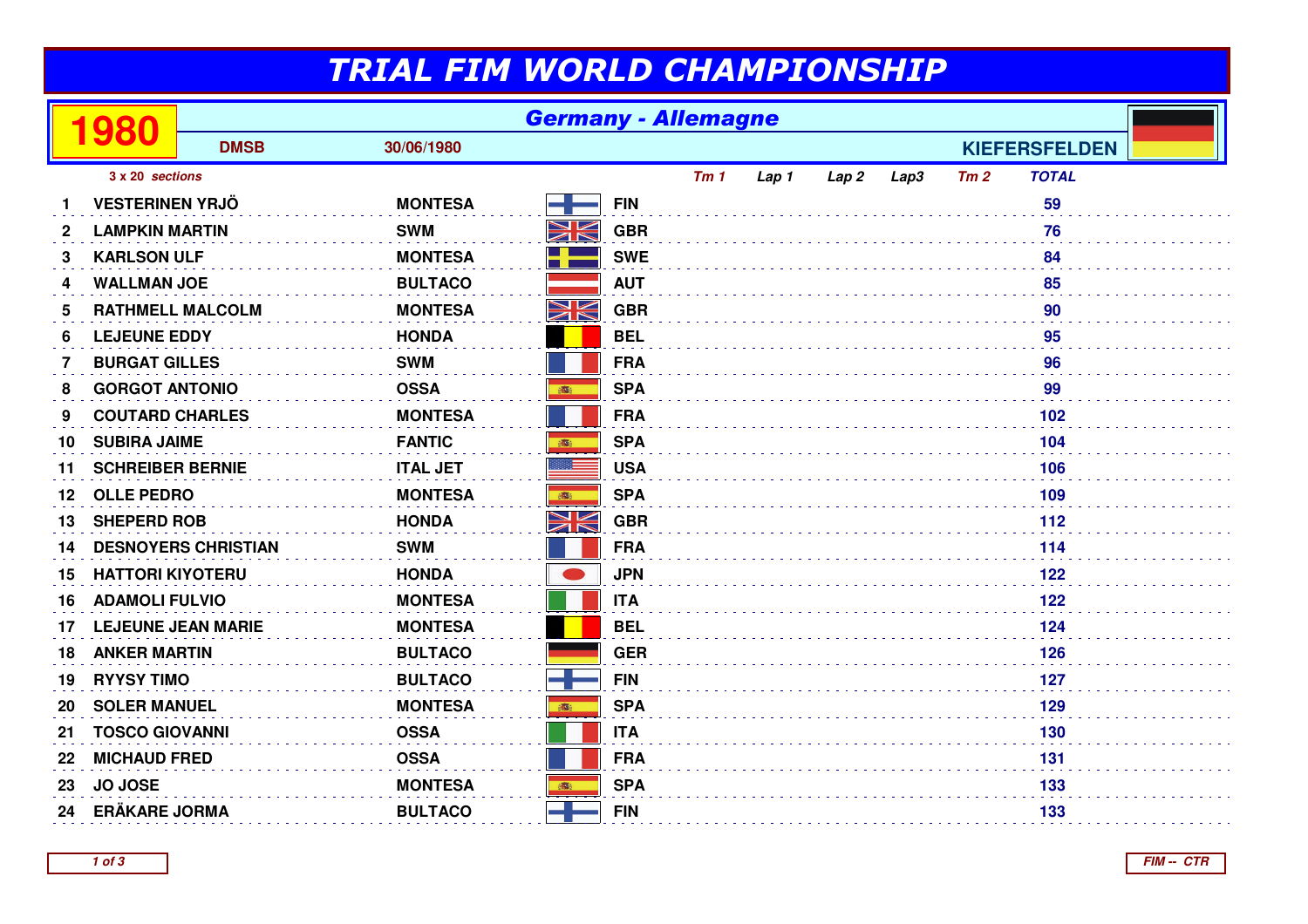## TRIAL FIM WORLD CHAMPIONSHIP

|    | 980                       | <b>Germany - Allemagne</b> |                |                                         |     |       |      |      |     |                      |  |
|----|---------------------------|----------------------------|----------------|-----------------------------------------|-----|-------|------|------|-----|----------------------|--|
|    |                           | <b>DMSB</b>                | 30/06/1980     |                                         |     |       |      |      |     | <b>KIEFERSFELDEN</b> |  |
|    | 3 x 20 sections           |                            |                |                                         | Tm1 | Lap 1 | Lap2 | Lap3 | Tm2 | <b>TOTAL</b>         |  |
| 25 | <b>GALEAZZI DANILO</b>    |                            | <b>SWM</b>     | <b>ITA</b>                              |     |       |      |      |     | 134                  |  |
| 26 | <b>ERÄKARE RAÏMO</b>      |                            | <b>BULTACO</b> | <b>FIN</b>                              |     |       |      |      |     | 138                  |  |
| 27 | <b>KRAHNSTÖVER FELIX</b>  |                            | <b>MONTESA</b> | <b>GER</b>                              |     |       |      |      |     | 141                  |  |
| 28 | <b>HAAF FRANZ</b>         |                            | <b>FANTIC</b>  | <b>GER</b>                              |     |       |      |      |     | 146                  |  |
| 29 | <b>KARL FRANZ</b>         |                            | <b>BULTACO</b> | <b>AUT</b>                              |     |       |      |      |     | 149                  |  |
| 30 | <b>BALDINI ETTORE</b>     |                            | <b>BULTACO</b> | <b>ITA</b>                              |     |       |      |      |     | 151                  |  |
| 31 | <b>CLAESSON HAKAN</b>     |                            | <b>MONTESA</b> | <b>SWE</b>                              |     |       |      |      |     | 151                  |  |
| 32 | <b>PRATO ADRIEN</b>       |                            | <b>MONTESA</b> | <b>FRA</b>                              |     |       |      |      |     | 151                  |  |
| 33 | <b>BREI LUDWIG</b>        |                            | <b>BULTACO</b> | <b>GER</b>                              |     |       |      |      |     | 157                  |  |
| 34 | <b>BIEDERMANN ROLF</b>    |                            | <b>MONTESA</b> | ÷<br><b>SUI</b>                         |     |       |      |      |     | 164                  |  |
| 35 | <b>MAZZOLENI LIVIO</b>    |                            | <b>MONTESA</b> | <b>ITA</b>                              |     |       |      |      |     | 165                  |  |
| 36 | <b>WESSNER KONRAD</b>     |                            | <b>MONTESA</b> | <b>GER</b>                              |     |       |      |      |     | 166                  |  |
| 37 | <b>BÄRENFALLER ARMIN</b>  |                            | <b>SWM</b>     | ÷<br><b>SUI</b>                         |     |       |      |      |     | 168                  |  |
| 38 | <b>BRAUN MAX</b>          |                            | <b>BULTACO</b> | <b>GER</b>                              |     |       |      |      |     | 172                  |  |
| 39 | <b>MONTANUS BEAT</b>      |                            | <b>MONTESA</b> | $\mathbf{d}_{\mathbf{r}}$<br><b>SUI</b> |     |       |      |      |     | 172                  |  |
| 40 | <b>GARDIOL LUIGI</b>      |                            | <b>MONTESA</b> | <b>ITA</b>                              |     |       |      |      |     | 173                  |  |
| 40 | <b>DESNOYERS NICOLAS</b>  |                            | <b>SWM</b>     | <b>FRA</b>                              |     |       |      |      |     | 174                  |  |
| 42 | <b>IGELSTRÖM HANS</b>     |                            | <b>BULTACO</b> | <b>SWE</b>                              |     |       |      |      |     | 175                  |  |
| 43 | <b>LUFT WALTER</b>        |                            | <b>BULTACO</b> | <b>AUT</b>                              |     |       |      |      |     | 178                  |  |
| 44 | <b>KAISER WOLFGANG</b>    |                            | <b>MONTESA</b> | <b>AUT</b>                              |     |       |      |      |     | 179                  |  |
| 45 | <b>MATEJAT HORST</b>      |                            | <b>MONTESA</b> | <b>GER</b>                              |     |       |      |      |     | 184                  |  |
| 46 | <b>NIEBUHR MARTIN</b>     |                            | <b>BULTACO</b> | <b>GER</b>                              |     |       |      |      |     | 185                  |  |
| 47 | <b>REVAZ PIERRE ALAIN</b> |                            | <b>SWM</b>     | ÷<br><b>SUI</b>                         |     |       |      |      |     | 187                  |  |
| 48 | <b>WOLF GERHARD</b>       |                            | <b>BULTACO</b> | <b>AUT</b>                              |     |       |      |      |     | 195                  |  |